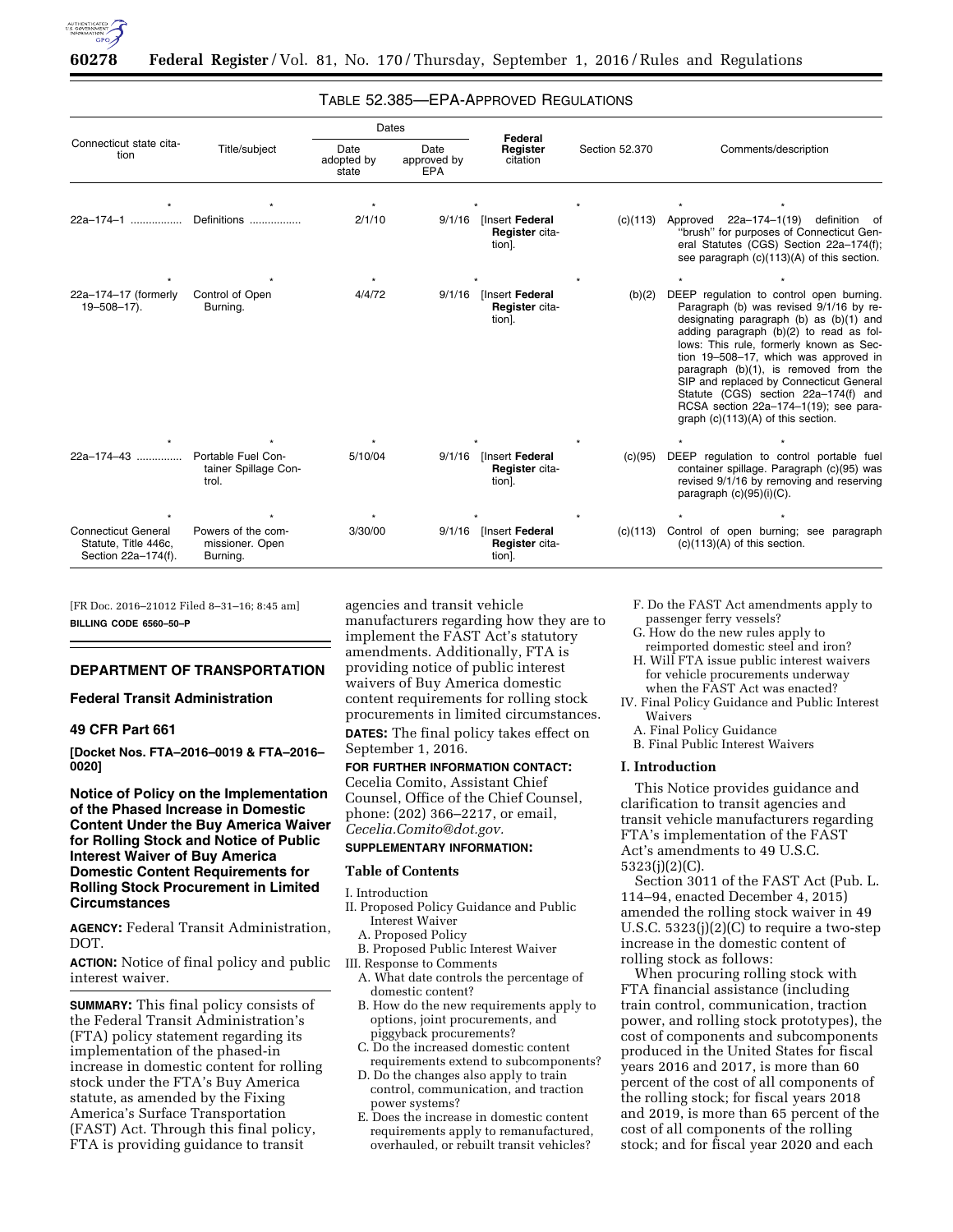fiscal year thereafter, is more than 70 percent of the cost of all components of the rolling stock.

Given the potential effect of the FAST Act changes to vehicle procurements by the statutory use of the term ''produced,'' transit agencies and transit vehicle manufacturers asked FTA to provide specific guidance on the applicability of the FAST Act's new Buy America provisions to contracts entered into before, on, or after October 1, 2015, the effective date set forth in section 1003 of the FAST Act.

Under existing law (49 U.S.C. 5325(e)), recipients of FTA financial assistance may enter into rolling stock contracts for up to five years for buses and seven years for railcars. In FTA Circular 4220.1F, ''Third Party Contracting Guidance,'' FTA permits these five- and seven-year periods to cover the recipient's ''material requirements<sup>"</sup> for rolling stock and replacement needs from the effective date of the contract through the end of the fifth or seventh year. FTA does not require that ''the recipient must obtain delivery, acceptance, or even fabrication in five or seven years—instead, it means only that FTA limits a contract to purchasing no more than the recipient's material requirements for rolling stock or replacement parts for five or seven years, based on the effective date of the contract.'' *See* FTA Circular 4220.1F, Chapter IV, page 23. Under this rule, options for vehicles must be exercised within the five- or seven-year contract term, although the vehicles may be produced and delivered after the contract term.

# **II. Proposed Policy and Public Interest Waiver**

# *A. Proposed Policy Guidance*

The FAST Act identified two points in time: (1) ''when *procuring* rolling stock,'' which FTA's proposed policy interpreted as the date the vehicle procurement contract was signed; and (2) ''the cost of components and subcomponents *produced* in the United States for fiscal years . . .'', which FTA interpreted as the delivery date of the vehicle.

*Individual and Joint Procurements.*  FTA proposed to implement the FAST Act by requiring that if a recipient (or a group of recipients under a joint procurement) enters into a contract for rolling stock after the effective date of the FAST Act, *i.e.,* October 1, 2015, the new FAST Act provisions for domestic content of the rolling stock would apply based on the delivery date of the vehicle. Thus, for vehicles delivered in FY2018 and FY2019, the domestic

content would have to be more than 65 percent, and for vehicles delivered in FY2020 and beyond, the domestic content would have to be more than 70 percent. These higher domestic content requirements would apply to all contracts signed after the effective date of the FAST Act unless FTA issues a waiver, which FTA addressed in a separate **Federal Register** Notice (81 FR 20051, April 6, 2016).

In its proposed policy statement, FTA proposed that the FAST Act amendments would not apply to a contract entered into before the effective date of the FAST Act, *i.e.,* October 1, 2015, even if the contract provides for the delivery of vehicles after FY2017. In addition, the policy statement proposed to continue to permit options to be exercised for those contracts entered into before October 1, 2015, even if the vehicles would be delivered outside the five- or seven-year contract term, consistent with Circular 4220.1F.

However, recipients who were not direct parties to a contract executed before October 1, 2015, would not be allowed to exercise options (a/k/a ''piggybacking'') on those contracts and thereby could not take advantage of the lower domestic content requirement. Because the assignment of options to a third party results in the third party and the vendor entering into a new contract that would be entered into after the effective date of the FAST Act, FTA proposed to apply the increased domestic content requirements to vehicles scheduled for delivery in FY 2018 and beyond.

*State Purchasing Schedules.* In the proposed policy statement, FTA recognized that some recipients and subrecipients purchase rolling stock from a State purchasing schedule (*i.e.,*  an arrangement that a State has negotiated with multiple vendors in which those vendors essentially agree to provide an option to the State, as well as subordinate and local governmental entities allowed to participate in the schedule, to acquire specific property or services in the future at established prices). Because the purchasing schedule does not commit the State to procuring a minimum number of vehicles, a ''contract'' does not exist until a State, recipient, or subrecipient enters into a purchase order with a vendor listed on the schedule.

Therefore, the proposed policy statement proposed to retain the 60 percent domestic content requirement for purchase orders placed against State purchasing schedules before October 1, 2015, regardless of the ultimate delivery date(s). However, for purchase orders placed against State purchasing

schedules on or after October 1, 2015, FTA proposed to adopt the elevated FAST Act content requirements.

This interpretation is consistent with the language of the statute, follows Congress' intention to increase the domestic content for vehicles produced in FY2018 or later, and adheres to basic principles of statutory construction.

*Calculation of Domestic Content for Components and Subcomponents.* In its proposed policy statement, FTA proposed to adjust the calculation for determining whether a component is of domestic origin under 49 CFR 661.11 to mirror the increase in domestic content for FY2018 and beyond. Currently under 49 CFR 661.11(g), ''for a component to be of domestic origin, more that 60 percent of the subcomponents of that component, by cost, must be of domestic origin, and the manufacture of the component must take place in the United States. If, under the terms of this part, a component is determined to be of domestic origin, its entire cost may be used in calculating the cost of domestic content of an end product.''

Thus, for vehicles to be delivered in FY2018 and 2019, FTA proposed that more than 65 percent of the subcomponents of that component, by cost, must be of domestic origin, and for FY2020 and beyond, more than 70 percent of the subcomponents of the component must be of domestic origin. The existing requirement that manufacture of the component take place in the United States would continue to apply, as well as the provision that states that if a component is determined to be of domestic origin, its entire cost may be used in calculating the domestic value of the rolling stock, regardless of the value of its individual subcomponents.

#### *B. Proposed Public Interest Waiver*

FTA recognized that the FAST Act amendments may produce significant hardship for two categories of recipients and manufacturers: (1) Recipients who entered into contracts or placed purchase orders against State schedules between October 1, 2015 and December 4, 2015 (*i.e.,* the effective date of the Act and its enactment date, respectively); and (2) recipients who entered into contracts after December 4, 2015, as a result of solicitations for bids or requests for proposals that were advertised before December 4, 2015.

Under 49 U.S.C. 5323(j)(2)(A), the Secretary of Transportation may waive the Buy America requirements if the Secretary finds that applying the Buy America requirements would be ''inconsistent with the public interest.''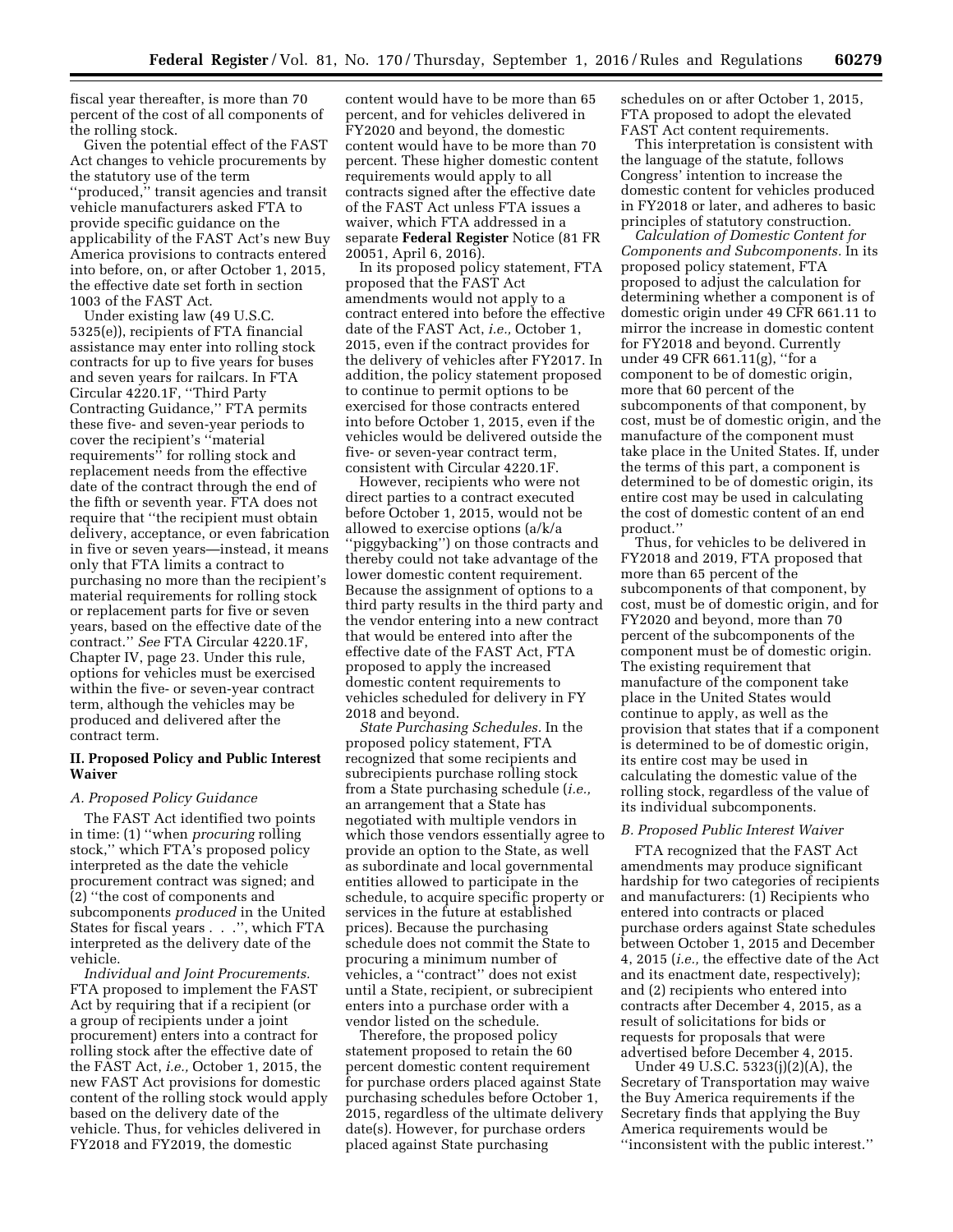This function has been delegated to the FTA Administrator by 49 CFR 1.91, and section 661.7(b) of FTA's implementing regulation (49 CFR part 661) provides: ''In determining whether the conditions exist to grant this public interest waiver, the Administrator will consider all appropriate factors on a case-by-case basis . . . . When granting a public interest waiver, the Administrator shall issue a detailed written statement justifying why the waiver is in the public interest. The Administrator shall publish this justification in the **Federal Register**, providing the public with a reasonable time for notice and comment of not more than seven calendar days.''

In a separate Notice accompanying the proposed policy statement (Docket FTA–2016–0020), FTA sought comment on a general public interest waiver for those affected parties (81 FR 20051, April 6, 2016). FTA proposed a public interest waiver for the following categories of contracts: (1) For contracts entered into between the FAST Act's effective date and date of enactment (*i.e.,* from October 1, 2015 through December 4, 2015), the increased domestic content requirements for FY2018 and beyond would not apply, regardless of when the vehicles were delivered; and (2) for contracts entered into after December 4, 2015 as a result of solicitations for bids or requests for proposals that were advertised before December 4, 2015, the increased domestic content requirements for FY2018 and beyond would not apply, regardless of when the vehicles were delivered.

### **III. Response to Comments**

FTA received comments from 24 entities in Docket FTA–2016–0019 and comments from 14 entities in Docket FTA–2016–0020 from a broad crosssection of transit agencies, transit vehicle manufacturers, transit industry trade associations, the passenger vessel industry, an alliance of domestic manufacturing interests, compliance auditors, and the general public. The comments and proposals were diverse. The comments and questions can be categorized into the following primary categories:

### *A. What date controls the percentage of domestic content?*

Numerous commenters objected to the proposed policy statement's use of the delivery schedule as the determining factor. Some suggested that domestic content should be based on the solicitation date, which establishes the transit agency's domestic content expectations for prospective bidders, and allows suppliers to begin

identifying domestic suppliers. They claimed that using the solicitation date of an invitation for bids or a request for proposals provides certainty to transit vehicle manufacturers, as transit agencies and transit vehicle manufacturers cannot forecast when a contract will be signed or when the vehicles will be delivered.

As an alternative to the solicitation date, a significant number of commenters proposed that FTA apply the domestic content requirements based upon the date a contract was entered into, for three primary reasons consistency in vehicle components to avoid cardinal changes and increased pricing risks, reduction of administrative burdens, and consistency with the approach Congress used in implementing the last legislative increase in domestic content, which took place in 1987.

According to transit vehicle manufacturers, their vehicle bid quotes are based on the price of components known at the time the vehicle manufacturer receives the transit agency's solicitation and begins planning its supply chain by contacting potential suppliers. According to commenters, FTA's proposed policy had the potential of requiring three different component calculations based on a multi-year delivery schedule stemming from a single contract—one for vehicles delivered during FYs 2016–2017, another for FYs 2018–2019, and a third for FYs 2020 and beyond. This would require the vehicle manufacturer to identify new and potentially untried domestic suppliers for each successive configuration, integrate those new components in the midst of an ongoing production line, and incur the risk of price increases for those new components, as well as the possibility that the replacement or substitution of components might be characterized by some competitors as a ''cardinal change.'' Commenters also noted that a vehicle scheduled for delivery during the FY 2018–2019 time frame with a 65 percent domestic content requirement could find itself subject to a 70 percent domestic content requirement if delays and slippages beyond the control of the transit agency and the transit vehicle manufacturer resulted in the vehicle being delivered in FY 2020 or later. They requested a constant domestic content level that would exist for the duration of the production contract.

In addition, transit agencies expressed concerns regarding the administrative costs and burdens of performing three separate pre-award audits and three separate post-award audits on three potentially different vehicle

configurations. As a term and condition of assistance, recipients of FTA funding must conduct a pre-award and postdelivery audit on every rolling stock model they procure. If domestic content was based on the delivery date, a transit agency with a multi-year delivery schedule faced the possibility that their vehicles could have three different levels of domestic content, which they would need to verify and confirm. In addition, unforeseen delays in production could result in a vehicle delivery occurring in a subsequent fiscal year with a higher domestic content obligation.

Several commenters pointed out that when Congress elevated the domestic content requirement from 50 percent to 60 percent in section 337 of Title III of the Surface Transportation and Urban Relocation Assistance Act of 1987 (Pub. L. 100–17) (STURAA), Congress provided that a vehicle's domestic content percentage would be based on the date the procurement contract was signed. Commenters suggested that FTA follow that approach.

Finally, one commenter requested clarification on the Notice's use of the term ''advertised'' when referring to ''solicitations for bids or requests for proposals that were advertised before December 4, 2015.'' FTA will address this request in the discussion of the public interest waiver, below.

*FTA's Response:* 

Basing domestic content standards on the date the solicitation is made available to the public and potential bidders or on the date the contract is executed is contrary to language in the FAST Act. Using the date of solicitation would allow transit agencies to lock in a lower domestic content threshold for a contract that may be signed at a date when the higher domestic content standards are in effect, contrary to the statutory language. FTA believes Congress provided adequate advance notice in the FAST Act regarding the increase in domestic content, such that manufacturers and vendors have sufficient time to amend open solicitations for bids prior to the submission of bid proposals or the execution of a contract, and in fact, FTA is aware of transit agencies that have amended solicitations after they have been published. FTA also is aware that some vehicle manufacturers have indicated through a survey of pre-award audit data that they are already capable of meeting a higher domestic content threshold.

FTA does not find the request to follow the language used in earlier revisions to domestic content requirements to be persuasive. When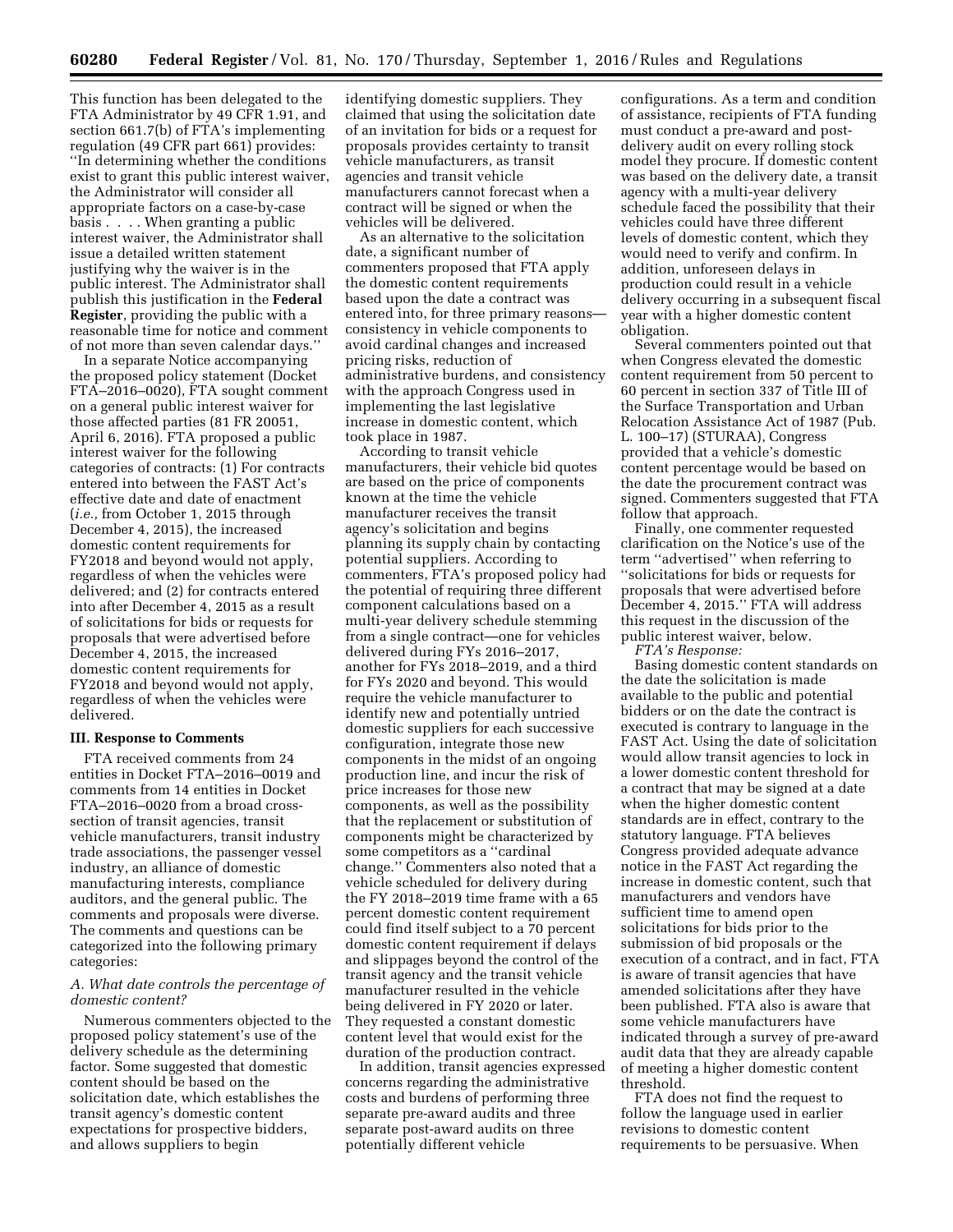Congress enacted STURRA in 1987, it amended the statutory language in the authorizing statute to increase the domestic content requirement from 50 percent to 55 percent effective October 1, 1989, and section 337(a)(1)(B) increased the domestic content from 55 percent to 60 percent effective October 1, 1991. Specifically, section 337(a)(2)(B) provided that the amendments shall not apply with respect to any supplier or contractor or any successor in interest or assignee which qualified under the provisions of section 165(b)(3) of the Surface Transportation Assistance Act of 1982 prior to the date of enactment of this Act *under a contract entered into prior to April 1, 1992.* 

UMTA (FTA's predecessor agency) quickly published an implementing Notice that stated:

The Buy America domestic content requirement for buses, rolling stock and associated equipment will be increased from its existing 50 percent to 55 percent at the end of three years, and to 60 percent at the end of five years, except that any company that has met the existing Buy America requirement would be exempted from these increases for all contracts entered into before April 1, 1992. In addition, the rolling stock price differential waiver is increased from its current 10 percent to 25 percent, and the definition of ''components'' is specifically to include ''subcomponents.'' UMTA will be revising its Buy America regulation to reflect these changes. (52 FR 15440, April 28, 1987)

UMTA then published a Notice of Proposed Rulemaking to implement these new provisions (53 FR 32994, August 29, 1988), issuing its Final Rule on January 9, 1991 (56 FR 926). In the Final Rule, UMTA stated that it ''believes that Congress intended to apply the increased domestic content requirements on an accelerated basis to firms entering the marketplace after April 2, 1987, and that it intended to grandfather existing firms that had complied with previous Buy America requirements regardless of the number of contracts or the product supplied (*e.g.,* a bus versus a rail car).''

Although Congress had the precedent of the timing language used in STURAA when it drafted the FAST Act, Congress declined to reintroduce that language.

However, FTA finds the requests that the domestic content of a vehicle be fixed upon a single date that establishes the domestic content level for the duration of the contract to be persuasive, for the reasons articulated by the commenters. For those reasons, the applicable domestic content percentage will be based on the scheduled delivery date of the first production vehicle (*i.e.,* the first vehicle intended to carry passengers in revenue service), final acceptance notwithstanding. This approach is closest to the FAST Act's statutory language and to Congress' clear direction. If the delivery date slips into a subsequent FY due to unforeseen circumstances, FTA will address those situations on a case-by-case basis. (Note that FTA is basing the domestic content requirement on the delivery date of the first production vehicle, rather than on the delivery date of a prototype unit, for several reasons. First, prototype units are constructed by the manufacturer for the limited purpose of design qualification testing, and may not necessary represent the finalized car design or car content. Second, prototypes are produced for testing purposes, and do not typically enter revenue (*i.e.,* passenger) service in their prototype configuration. Finally, prototype units are delivered several months before the scheduled delivery date of the first production model and may not necessarily represent the final vehicle configuration, although the scheduled delivery date of the first production unit will undoubtedly control the components contained in the prototype unit. Consistent with the FAST Act, however, prototype units must contain an identical percentage of domestic content as the production units.)

This approach of using the date of first production vehicle delivery best reflects the statutory language of the FAST Act, while providing the consistency in componentry and relieving the need to conduct multiple pre-award and post-delivery audits raised as concerns by numerous commenters. The FAST Act's phased-in approach provides adequate notice to transit agencies and transit vehicle manufacturer suppliers of the domestic content requirements.

## *B. How do the new requirements apply to options, joint procurements, and piggyback procurements?*

FTA received numerous comments regarding the effect of the higher domestic content provisions on options, joint procurements, and piggyback procurements. One commenter objected to extending the domestic content percentages throughout the life of a multi-year contract, including the exercise of any options, believing that Congress intended to increase domestic content as soon as possible, and that allowing the exercise of options would lock in a lower domestic content threshold well through FY 2020 and beyond. In contrast, several transit agencies and vehicle manufacturers

proposed that the domestic content for rolling stock extend to the exercise of options for additional vehicles of identical manufacture, citing the benefits to rolling stock manufacturers and transit agencies, such as the predictability of pricing, the availability of components, consistency within the supply chain, and facilitating the ongoing manufacturing of rolling stock. They also cited the retroactive effect of such an approach, stating that applying a higher domestic content standard to a pre-existing contract that established a lower threshold was inconsistent with public interest and general principles of contract law.

One commenter sought clarity regarding the applicability of the proposed policy guidance to joint procurement contracts executed prior to the effective date of the FAST Act.

Several commenters objected to FTA's proposed guidance that would not allow recipients to piggyback on another agency's contract unless the vehicles being produced under the original contract met the domestic content requirements at the time the optioned vehicles are delivered.

*FTA's Response:* 

FTA's proposed policy recognized the differences between the exercise of options by the original parties to a contract or a joint procurement between two or more purchasers and a single vehicle manufacturer, and piggyback procurements by third parties who were not parties to the original contract. With regard to the exercise of options, FTA is persuaded that the predictability of pricing and consistency within the supply chain outweighs any risks that the FAST Act is being circumvented. Therefore, FTA is modifying its final policy guidance to reflect that the date of the delivery of the first production vehicle under the contract controls the domestic content of all vehicles delivered under the contract, including vehicles delivered pursuant to the exercise of options. The exercise of options by the original parties to the contract or joint procurement establishes a predictable contract price for the buyers, and provides a standardized component list for the transit vehicle manufacturer, while at the same time it allows the transit vehicle manufacturer to keep its production line open, ensuring American jobs. However, only the original parties to a contract (including signatories to a joint procurement) are entitled to the benefits of exercising rights under that procurement.

FTA is not persuaded by the commenters who objected to FTA's limitations on the use of piggyback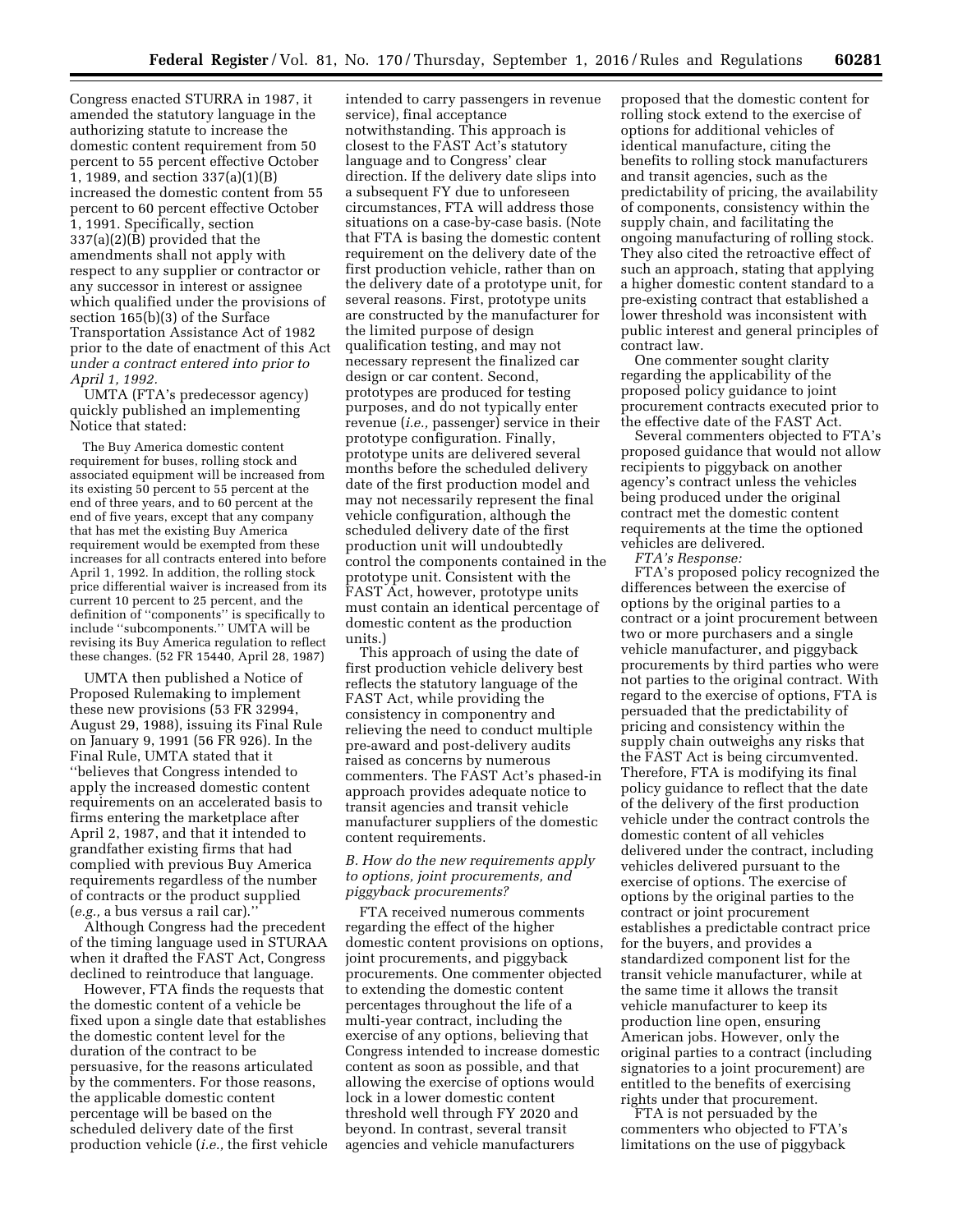procurements during this transition period. The right to exercise an option does not create a contractual obligation until that contract is actually signed. Thus, assigning contract options to a third party will result in a new contract between that third party and the transit vehicle manufacturer, negating commenters' concerns that an increase in domestic content might be viewed as a ''cardinal change.'' Third parties seeking the assignment of procurement options (a/k/a ''piggybacking'') have no contractual or statutory right to that option, and FTA considers that procurement to be a ''new'' contract and therefore subject to the applicable FAST Act standard based upon the scheduled delivery date of the first production vehicle under the new contract.

### *C. Do the increased domestic content requirements extend to subcomponents?*

In its April 6 publication, FTA proposed to extend the elevated domestic content requirements to the subcomponents that constitute a component. FTA received relatively little comment on this specific provision. Several commenters proposed that a component's domestic content be based upon the date the component was offered in response to a solicitation, rather than upon the component's actual date of manufacture or the vehicle's intended delivery date. In support of their position, transit vehicle manufacturers said that they solicit bids for vendors for specific vehicle components. The prices submitted by those bidders are based upon quotes received from their suppliers and sub-suppliers, and the transit vehicle manufacturer has limited ability to leverage that bidder to increase the domestic content of its subcomponents. In addition, changing suppliers midway through a production schedule would be disruptive to production schedules, particularly if a manufacturer must switch to an untested supplier solely to meet a gradual increase in domestic content. In contrast, the association supporting domestic manufacturing expressed concerns that maintaining fixed domestic component and subcomponent levels throughout the life of the contract discourages new rolling stock suppliers from entering the market.

*FTA's Response:* 

With the exception of components manufactured by the transit vehicle manufacturer itself, the vehicle manufacturer has little influence over the subcomponent content of a given component, and given the prevalence of multi-year vehicle delivery schedules, the effective date for a component's

domestic content will be based upon the requirements in the contract. For solicitations advertised after the effective date of this Notice, however, the solicitation must include the appropriate statutory domestic content percentages for both components and subcomponents.

FTA is sensitive to the position that the elevated domestic content requirements eventually will encourage new entrants into the vehicle supply chain. All contracts signed after the FAST Act's effective date, including piggyback procurements and procurements off a state's procurement schedule, will be subject to the higher domestic content standards, resulting in more domestic suppliers entering the supply chain and the incorporation of more domestic content into vehicles funded with FTA financial assistance.

# *D. Do the changes also apply to train control, communication, and traction power systems?*

For purposes of Buy America, rolling stock includes train control, communication, and traction power equipment. 49 U.S.C. 5323(j)(2)(C). See also 49 CFR 661.11(t), (u), and (v). One commenter pointed out that the delivery of components on a construction contract differs from the delivery schedule of a rolling stock contract. Unlike rolling stock procurements where the transit agency is contracting for a fleet of homogenous transit vehicles, a construction contract may encompass a communication system, a traction power system, and a train control system, all of which may have differing construction schedules and varying component lists. Attempting to impose a domestic content based on when components are delivered to a job site, or the completion date of a particular construction segment may force the substitution of materials midway through a construction project, or in a worse-case scenario, may force the removal and replacement of components if delays push the completion of the contract into a subsequent fiscal year. The commenter proposed that the contracting date for the construction project would be a better determinant of the domestic content requirement, rather than one based on the installation date of each component or the completion of a particular portion of a construction contract.

*FTA's Response:* 

FTA agrees with the commenter that there are significant differences between procurements for identical units of rolling stock, and a construction contract consisting of multiple

deliverables, and therefore, the contracting award dates for train control, communication, and traction power systems will determine the contract's domestic content percentage. If a contract was signed in FY2016 or FY2017, the resulting components must consist of at least 60 percent domestically-manufactured components. If a construction contract is awarded during FY 2018 or FY 2019, the contract must include a domestic content percentage for that project that exceeds the 65 percent threshold. And if a construction contract is awarded in FY 2020 or beyond, the percentage of domestically-manufactured components must exceed 70 percent.

## *E. Does the increase in domestic content requirements apply to remanufactured, overhauled, or rebuilt transit vehicles?*

A transit vehicle rebuilder proposed that the FAST Act amendments should not apply to overhauls, rebuilds or remanufacture of any buses procured prior to the effective date of the FAST Act. The commenter also asked that the requirements be applied consistently throughout the duration of a contract so that the resulting vehicles will have consistent Buy America content. The commenter argues that the FAST Act amendments should not be interpreted in any manner that decreases transit agencies' abilities to complete their intended overhauls by forcing a higher standard of American content at the time of overhaul than when the bus was originally manufactured.

*FTA's Response:* 

Consistent with the commenter's recommendation, FTA agrees that the domestic content in effect at the time the vehicle was delivered will apply to any future contracts for overhaul, rebuild, or remanufacturing projects, limited to the parties on the original contract.

# *F. Do the FAST Act amendments apply to passenger ferry vessels?*

FTA received two comments from the passenger ferry vessel industry and a ferry operator that proposed an implementation process for ferry vessels that based the domestic content requirement on the date of vessel contracting, rather than on the delivery date of the vessel. Commenters argued that it can be hard at the time of the contract's execution to anticipate with specificity exactly when the constructed ferry vessel will be finished, pass required regulatory inspections and sea trials, and be delivered to the customer. For vessels scheduled to be delivered over a multi-year program, they noted the difficulty and inefficiency in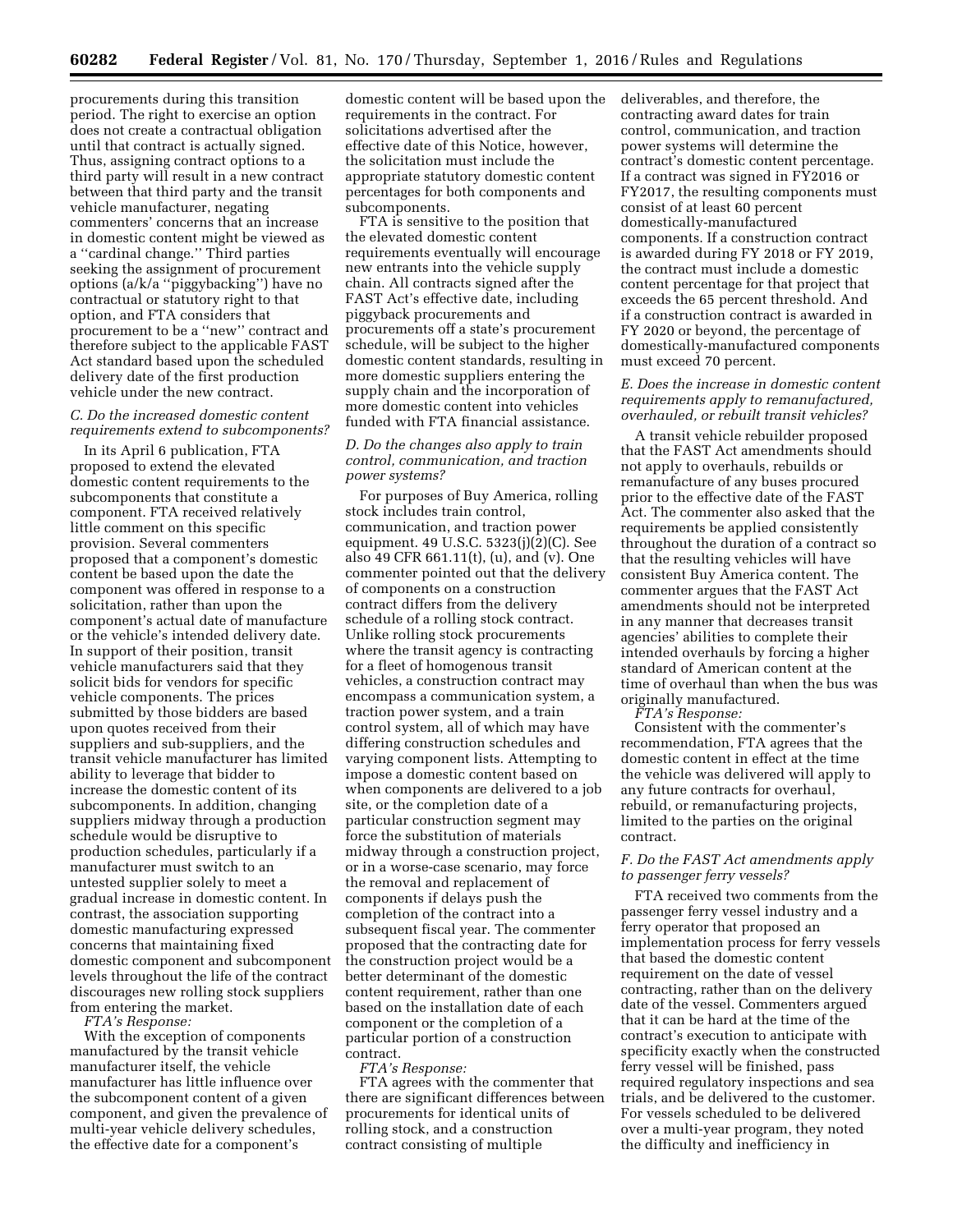maintaining multiple component lists for identical vessels that would be delivered across different fiscal years. *FTA's Response:* 

FTA acknowledges that the long lead times associated with issuing design specifications, obtaining Coast Guard and other regulatory approval, bid solicitations, and construction of a ferry vessel exceed that required for other traditional types of rolling stock. Accordingly, for ferry vessels, the date on which a transit agency signs the procurement contract will govern the domestic content for all vessels delivered under that contract.

# *G. How do the new rules apply to reimported domestic steel and iron?*

One commenter asked that FTA address the applicability of section 3011 of the FAST Act, which added 49 U.S.C. 5323(j)(5), allowing the inclusion of steel and iron produced in the United States and incorporated into a rolling stock frame or car shell outside the United States, provided that the frame or car shell is imported back into the United States for final assembly.

*FTA's Response:* 

Consistent with the statutory provision, the cost of any domestic steel and iron may be included in the calculation of the transit vehicle's domestic content, provided that the average cost of the vehicle exceeds \$300,000, as provided by the FAST Act. Manufacturers may include the cost of domestic steel and iron on vehicles produced after October 1, 2015, the effective date of the FAST Act.

## *H. Will FTA issue public interest waivers for vehicle procurements underway when the FAST Act was enacted?*

In a Notice published concurrently with the proposed policy statement (81 FR 20051, April 6, 2016), FTA invited the public to comment on a proposed public interest waiver that would apply the current domestic content standard to rolling stock contracts entered into between October 1, 2015 (the effective date of the FAST Act) and December 4, 2015, (the date on which the Act was enacted), and for contracts entered into after December 4, 2015, as a result of solicitations for bids or requests for proposals that were advertised before December 4, 2015.

FTA received 14 comments on the proposed waiver from: A transit industry trade association, a passenger vessel trade group, several public transportation agencies, numerous transit vehicle manufacturers and remanufacturers, and Buy America consultants, all of whom supported the

proposed waiver. Among the cited benefits of a waiver were the avoidance of additional costs to transit agencies that would have to rewrite and readvertise existing solicitations to incorporate the new domestic content thresholds, the administrative costs to vehicle manufacturers who would need to identify and solicit new domestic suppliers, and most importantly, predictable delays in the acquisition of new transit vehicles, which would pose a disservice to transit riders.

The passenger vessel group asked that FTA extend the waiver to ferry vessel procurements for which the vessel design was substantially complete before the enactment of the FAST Act; vehicle remanufacturers asked that the waiver extend to contracts for rebuilds, overhauls, and remanufacturing entered into prior to the enactment date of the FAST Act; and several transit agencies and vehicle manufacturers asked that the waiver extend to contract options assigned to another transit agency if the contract was entered into prior to the FAST Act's enactment date.

*FTA's Response:* 

Based on the foregoing discussion of the FAST Act's implementation and input from commenters, FTA believes that a request for a public interest waiver to address contracts signed before the date the FAST Act was enacted is reasonable, and is extending the waiver to contracts for ferry vessels and to contracts for the remanufacturing, rebuilding, and overhaul of a recipient's existing fleet. However, as stated previously, FTA will not extend pre-FAST Act domestic content percentages to options exercised by a third party after the effective date of the Act.

Further, to avoid the disruption of ongoing contract solicitations and to facilitate the delivery of transit vehicles to the public, FTA is extending the waiver to contract solicitations advertised on or after December 4, 2015, provided the contract is awarded within 60 days after the publication date of this Notice. If a solicitation was advertised (*i.e.,* published or distributed to potential bidders in manner that constitutes constructive notice) on or after the enactment date of the FAST Act and the parties are unable to execute a contract within 60 days of this Notice, the solicitation must be amended to reflect the applicable domestic content standard that will be in effect when the first production vehicle is scheduled to be delivered. If compliance with this requirement would pose an undue hardship, FTA will evaluate requests for a waiver on a case-by-case basis.

A request for a public interest waiver should set forth the detailed justification for the proposed waiver, including information about the history of the procurement and the burden on the recipient and/or the industry in complying with the FAST Act. Public interest waivers should be narrowly tailored and FTA will not generally look favorably on waivers that provide for contracts that include the exercise of options for vehicles that will be delivered beyond FY2020. FTA will act expeditiously on public interest waiver requests that provide the information requested.

### **IV. Final Policy Guidance and Public Interest Waiver**

#### *A. Final Policy Guidance*

*Individual and Joint Procurements of Buses and Railcars.* For rolling stock contracts entered into on or after October 1, 2015, *i.e.,* the effective date of the FAST Act, the applicable domestic content percentage under section 5323(j)(2)(C) will be based on the scheduled delivery date of the first production vehicle (*i.e.,* the first vehicle intended to carry passengers in revenue service), final acceptance notwithstanding. Thus, if a recipient or group of recipients as part of a joint procurement enter into a contract for rolling stock on or after October 1, 2015, then the new FAST Act provisions applicable for the date of delivery of the first production vehicle shall apply. Accordingly, if the first production vehicle is delivered in FY2018 or FY2019, the domestic content must be more than 65 percent, and if the first production vehicle is delivered in FY2020 or beyond, the domestic content must be more than 70 percent. These delivery provisions apply to contracts entered into on or after October 1, 2015, unless a waiver is granted. If the delivery date of the first production vehicle is delayed such that it will be delivered in a year with a higher domestic content, FTA will address those situations on a case-by-case basis.

The FAST Act amendments do not apply to contracts entered into before October 1, 2015, even if the contract provides for the delivery of the first production vehicle after FY2017. For contracts entered into before October 1, 2015, all vehicles delivered under the original contract base order and any properly exercised options by recipients who are direct parties to the contract may contain a domestic content of more than 60 percent, per the pre-FAST Act requirements. Recipients who are not direct parties to a contract executed before October 1, 2015, however, may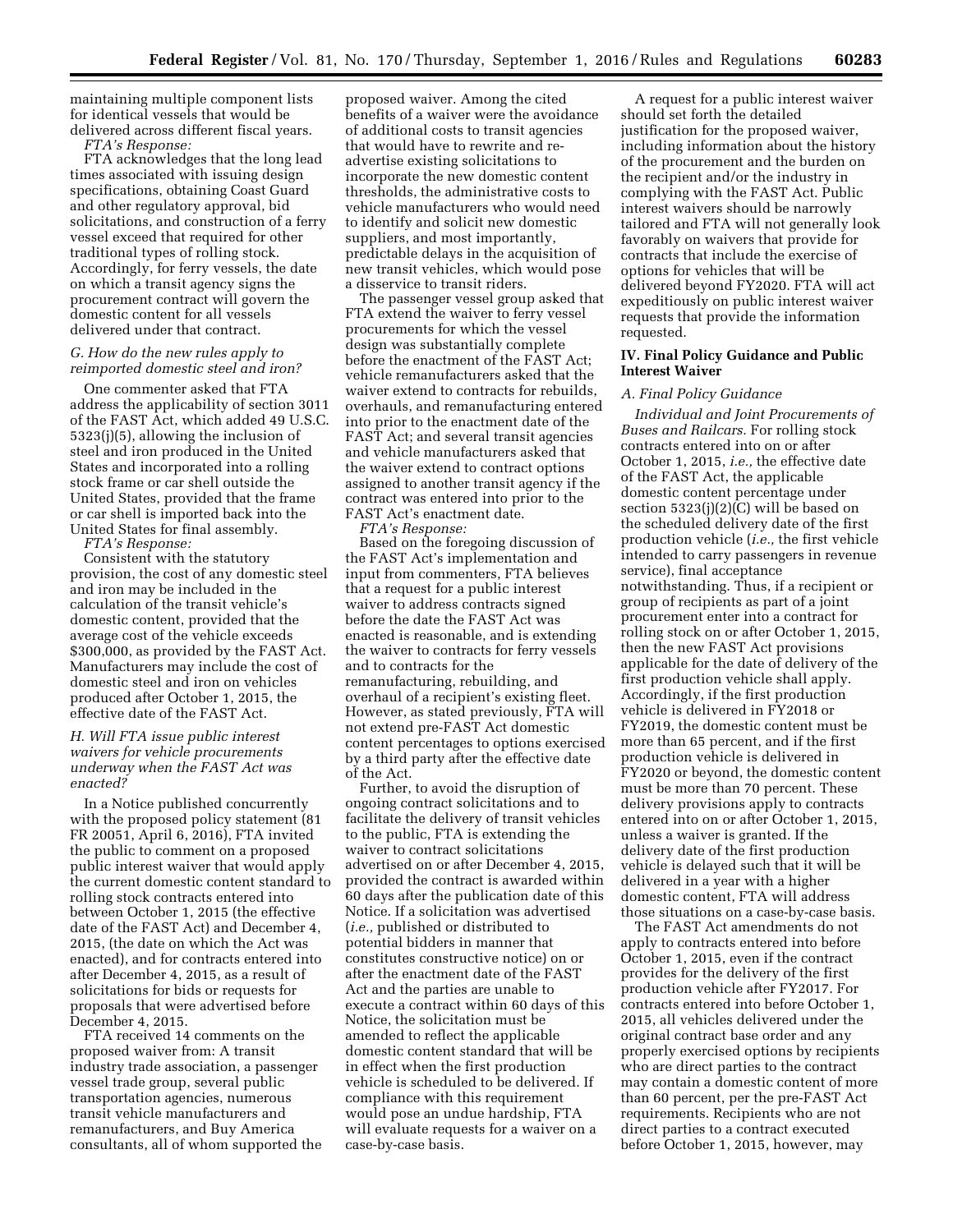not exercise assigned options (a/k/a ''piggybacking'') on such contracts.

*Procurements of Ferry Vessels.* Due to the long lead time in establishing vessel design specifications, obtaining Coast Guard certifications and other regulatory approval, and the bid solicitation and review process that exceeds that required for other traditional types of rolling stock, the date on which a transit agency signs the vessel contract will govern the domestic content for all vessels delivered under that contract. Therefore, for vessel contracts signed during FYs 2016 or 2017, the vessels must contain a minimum of 60 percent domestic content; contracts signed in FYs 2018 or 2019 must require no less than 65 percent domestic content; and contracts signed in FY 2020 or beyond must mandate a domestic content of no less than 70 percent.

*Train Control, Communication and Traction Power Equipment.* For purposes of Buy America, rolling stock includes train control, communication, and traction power equipment. 49 U.S.C. 5323(j)(2)(C). See also 49 CFR 661.11(t), (u), and (v). The domestic content requirement in effect on the date a contract was signed for train control, communication, and traction power equipment will control. If the contract is signed in FY2016 or FY2017, the contract shall require an overall domestic content that exceeds 60 percent; if a contract is signed in FYs 2018 or 2019, the contract must include an overall domestic content percentage that exceeds 65 percent; and if a contract is signed in FY2020 or beyond, the domestic content must exceed 70 percent.

*State Purchasing Schedules.* Some recipients purchase rolling stock from a State purchasing schedule. A State purchasing schedule is an arrangement that a State has established with multiple vendors in which those vendors agree to provide essentially an option to the State and its subordinate governmental entities and others it might include in its programs, to acquire specific property or services in the future at established prices. Because the purchasing schedule does not commit the State to procuring a minimum number of vehicles, a ''contract'' does not exist until a State, recipient or subrecipient enters into a purchase order with a vendor listed on the schedule.

Therefore, for purchase orders placed against State purchasing schedules before October 1, 2015, for the delivery of rolling stock in FY2018 and beyond, the increased domestic content requirements will not apply. For

purchase orders placed against State schedules on or after October 1, 2015, for rolling stock that will be delivered in FY 2016 or 2017, the domestic content requirement must exceed 60%. For purchase orders placed against State schedules for rolling stock that will be delivered in FYs 2018 or 2019, the domestic content must exceed 65%, and for purchase orders placed against State schedules for rolling stock that will be delivered in FY 2020 or beyond, the domestic content must exceed 70%.

*Calculation of Domestic Content.* FTA will adjust the calculation for determining whether a component is of domestic origin under 49 CFR 661.11 to accommodate the increase in domestic content for FY2018 and beyond. Currently under 49 CFR 661.11(g), ''for a component to be of domestic origin, more that 60 percent of the subcomponents of that component, by cost, must be of domestic origin, and the manufacture of the component must take place in the United States. If, under the terms of this part, a component is determined to be of domestic origin, its entire cost may be used in calculating the cost of domestic content of an end product.''

Thus, for vehicles to be delivered in FY2018 or 2019, for a component to be of domestic content, more than 65 percent of the subcomponents of that component, by cost, must be of domestic origin, and for FY2020 or beyond, more than 70 percent of the subcomponents of the component must be of domestic origin. The requirement that manufacture of the component take place in the United States still applies. Additionally, if a component is determined to be of domestic origin, its entire cost may be used in calculating the cost of content of an end product.

*Cost of Domestic Steel and Iron for Rolling Stock Frame or Car Shell.*  Section 3011 of the FAST Act, which added 49 U.S.C. 5323(j)(5), allows domestic content to include steel and iron produced in the United States and incorporated into a rolling stock frame or car shell outside the United States, provided that the frame or car shell is imported back into the United States for final assembly. Consistent with the statutory provision, the cost of any domestic steel and iron may be included in the calculation of the transit vehicle's domestic content, provided that the average cost of the vehicles exceeds \$300,000, as provided by the FAST Act. Manufacturers may include the cost of domestic steel and iron on vehicles produced after October 1, 2015, the effective date of the FAST Act.

#### *B. General Public Interest Waivers*

FTA is issuing two general public interest waivers to address two categories of recipients and manufacturers: (1) Recipients who entered into contracts or placed purchase orders against State schedules between October 1, 2015 and December 4, 2015; and (2) recipients who have entered into contracts after December 4, 2015, as a result of solicitations for bids or requests for proposals that were advertised before December 4, 2015. In addition, FTA is issuing a third public interest waiver for recipients who solicited contracts on or after December 4, 2015, provided they enter into a contract within 60 days of publication of this Notice.

Under 49 U.S.C. 5323(j)(2)(A), the Administrator may waive the Buy America requirements if the Administrator finds that applying the Buy America requirements would be inconsistent with the public interest. ''In determining whether the conditions exist to grant a public interest waiver, the Administrator will consider all appropriate factors on a case-by-case basis . . . When granting a public interest waiver, the Administrator shall issue a detailed written statement justifying why the waiver is in the public interest. The Administrator shall publish this justification in the **Federal Register**, providing the public with a reasonable time for notice and comment of not more than seven calendar days.'' 49 CFR 661.7(b).

*Public interest waiver for contracts entered into between October 1, 2015 and December 4, 2015.* FTA grants a general public interest waiver for contracts entered into between the FAST Act's effective date and date of enactment (*i.e.,* between October 1, 2015 and December 4, 2015). For these contracts, the increased domestic content requirements for FY2018 and beyond will not apply, regardless of when the first production vehicle is delivered. However, consistent with FTA's policy statement above, parties to the contracts may exercise options under the contract, but recipients will not be permitted to piggyback on the contracts.

*Public interest waiver for contracts entered into after December 4, 2015 as a result of solicitations advertised before December 4, 2015.* FTA grants a general public interest waiver for contracts entered into after December 4, 2015 as a result of solicitations for bids or requests for proposals that were advertised (*i.e.,* published or distributed to potential bidders in a manner that constitutes constructive notice) before